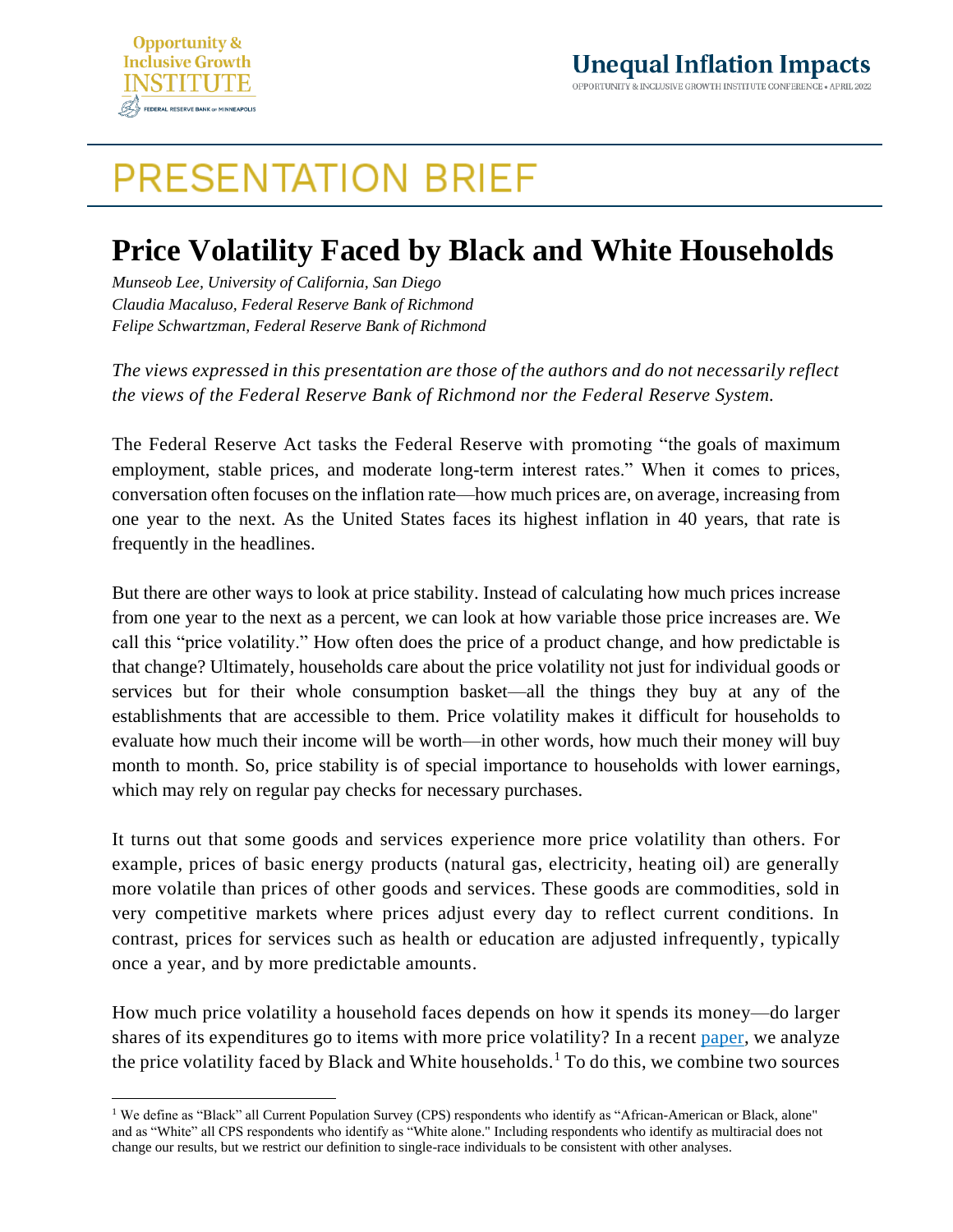of data. The first is the Consumer Expenditure Survey, from which we obtain expenditure shares across product categories for Black and White households. The second data source is a measure of "price duration" (how many months a price lasts without changing) for each product category, calculated by [Nakamura and Steinsson \(2008\).](https://eml.berkeley.edu/~enakamura/papers/fivefacts.pdf)



## Figure 1: Expenditure Share Differences and Duration of Prices

Source: Expenditure shares are the authors' calculations from the Consumer Expenditure Survey. Price durations are calculated by Nakamura and Steinsson (2008).

Note: The selected categories represent the categories with the largest differences in expenditure shares between Black and White households. Price duration represents the number of months a price lasts without changing. Price duration for cars and trucks is estimated to be zero, meaning the price changes every month.

The data show that Black households' and White households' expenditures are concentrated in different types of purchases. The accompanying figure shows the consumption items with the largest differences in expenditure shares between Black and White households. The first 10 categories are those to which Black households devote a larger share of their expenditures than White households (notice that the blue bars which represent Black households are longer than the gold bars which represent White households). Many are necessity goods, such as electricity, wireless phone service, and car insurance. These 10 categories account for 20 percent of Black household expenditures and 15 percent of White household expenditures.